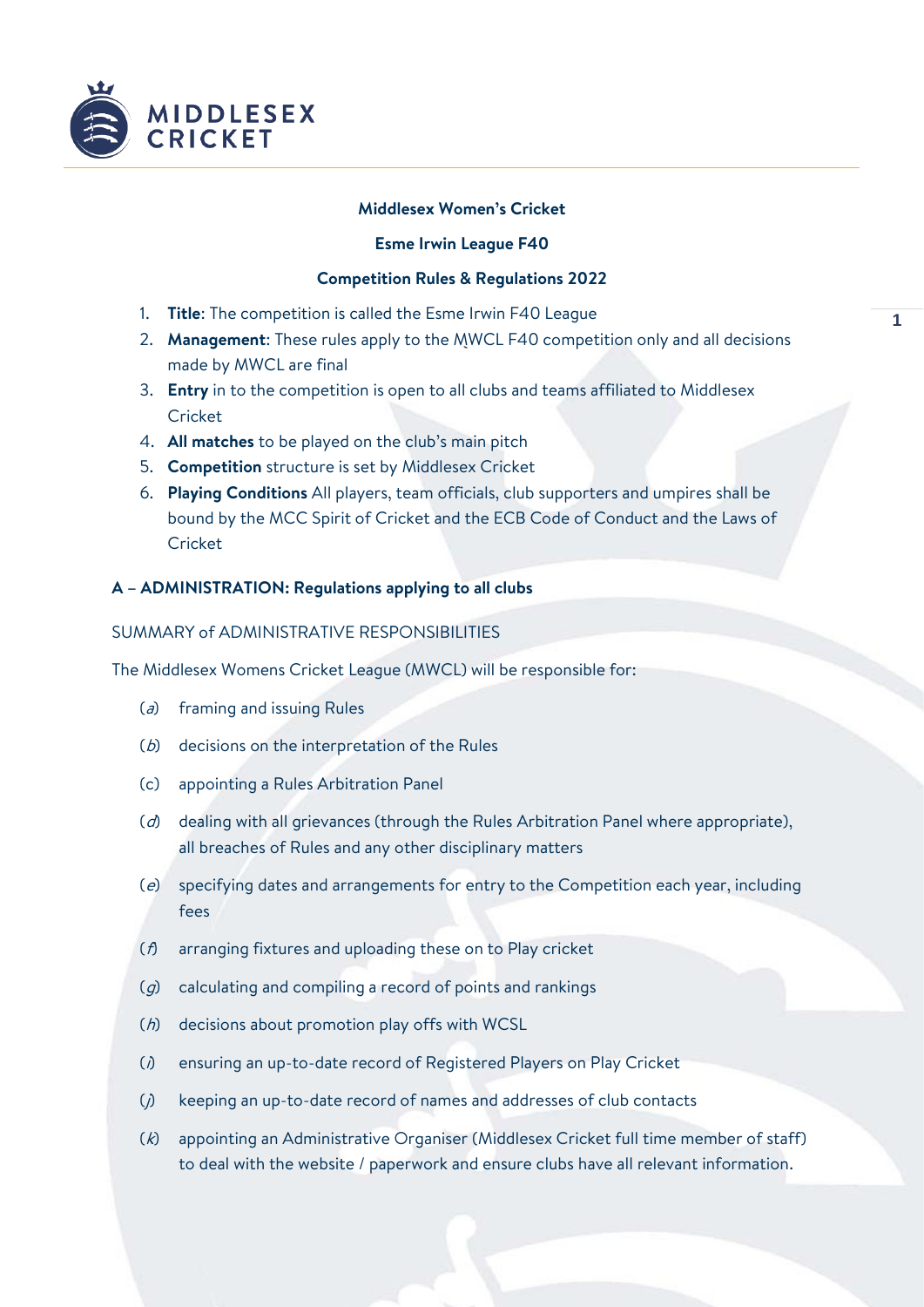

Participating clubs will be responsible for:

- (a) submitting entries and fees by the due dates
- (b) submitting and updating details of Registered Players on Play Cricket
- (c) keeping MWCL informed of changes of club contacts
- (d) informing MWCL of any mutually agreed match rearrangements
- (e) booking grounds (this is expected to be clubs main pitch)
- (f) making all local arrangements for matches.
- (g) confirming details (including mobile phone numbers) with opponents
- (h) appointing home umpires and scorers (home and away)
- (i) ensuring that umpires for each match have a copy of the Playing Conditions
- (j) entering results on play-cricket.com by 9.30pm on the date of the match
- (k) home teams responsible for entering the full scorecard on Play Cricket within 48 hours of the match
- (l) away teams responsible for checking the scorecard on Play Cricket within 72 hours of the match

# **ADMINISTRATIVE REGULATIONS**

### **A1 Registered Players**

- 1. Only players registered by the club with MWCL on Play Cricket may play in Competition matches.
- (a) Clubs will be asked to register their players on play-cricket, before the first match of the season.
- (b) Additional registrations, A player must be registered on play-cricket no later than 24 hours before the first match in which she plays.
- (c) (i) A player may play only for the club for which she is originally registered and for no other MWCL club in the same season.
	- (ii) A player becomes an illegal player as soon as she plays for a MWCL club other than the one for which she was originally registered. This first MWCL club other than her original club, and any subsequent MWCL clubs, for which she plays, including her original one, will have 20 points deducted from its total for each occasion.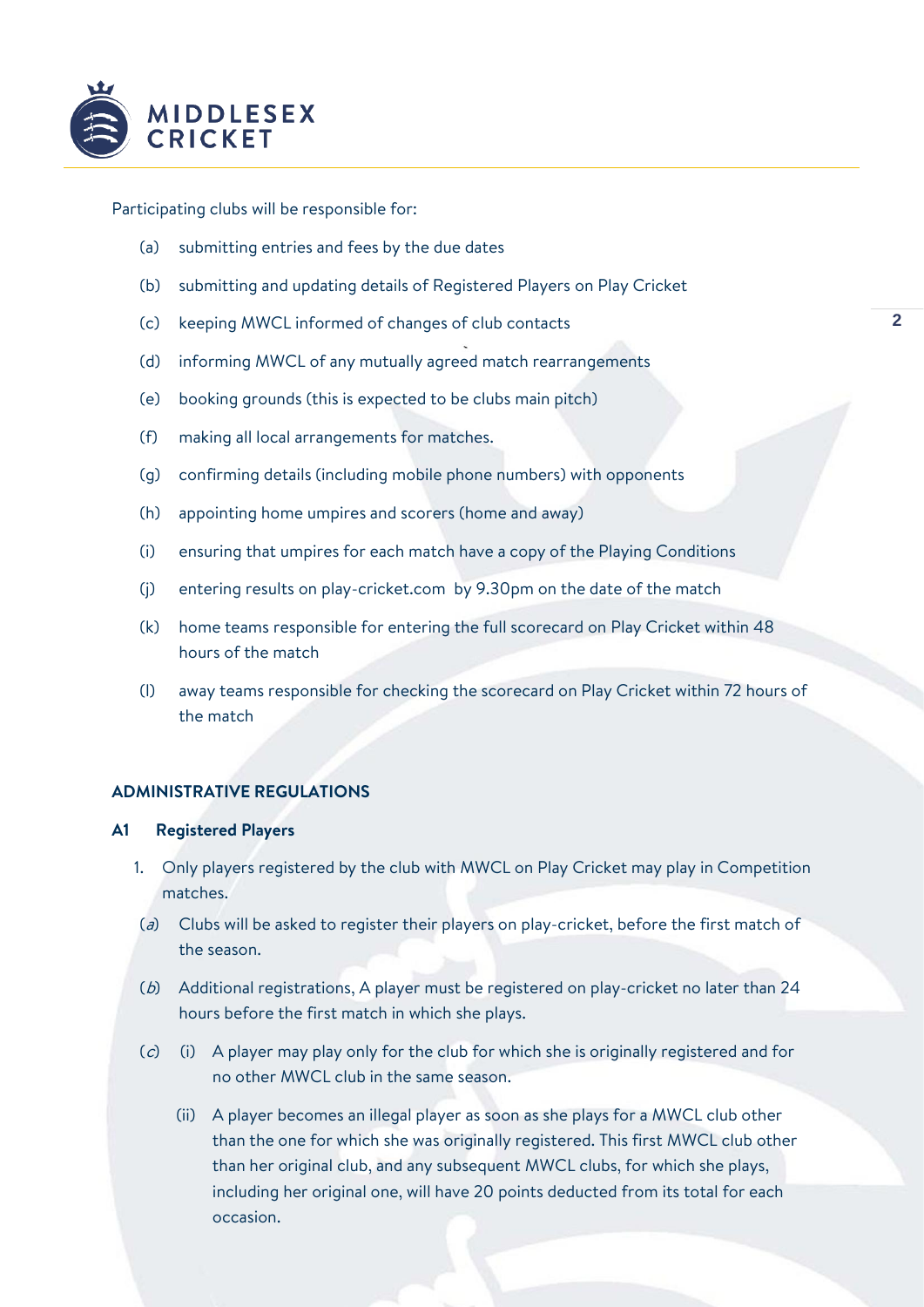

- (iii) An illegal player may apply to the Committee to have her illegal status revoked. The Committee may grant or refuse the request as it sees fit.
- $(d)$  For those clubs with two or more teams entered, movement between teams must be restricted to genuine need. The Committee may, as it sees fit, impose penalties on any club found to have breached this restriction.

# **A2 Restricted Players**

- 1. In these Rules, an Overseas Player is one who is not qualified to play for England.
	- 1. A Restricted Player is
	- either a current England Elite or Academy Player who has not played for the proposed Club in the previous season or, in that case, not moved to within reasonable travelling distance of the Club. 'Reasonable travelling distance' will be interpreted with due regard to the problems of travel in London and the South-east
	- or an Overseas Player who has been a member, at any age group, or academy, of the National Squad of ANY OF THE TOP 8 ICC RANKED TEAMS , at any time between May 2020 and December 2021 inclusive.
	- (b) A Club may not register a Restricted Player in addition to any player registered with the Club as a Restricted Player in 2020 or in 2021 If the Club does not register any former Restricted Players from these years, it may register one Restricted Player in 2022
	- (c) Other Overseas Players, but not Restricted ones, may be registered. However, Clubs must obtain the consent of the Organising Committee to register more than one such player, or two for a club with two teams and no Restricted Overseas Player.
- 2. Players must be no younger than U13 age group. A younger player is only allowed to play with the express written consent of the Head of Women's and Girls Cricket

Any club that fields an ineligible player shall be penalised and the result of the match overturned in the favour of the opposition.

## **A3 Fixtures**

- 1. Fixtures arranged by MWCL will be advised to clubs in autumn of the preceding year posted on Play Cricket. When agreed by clubs, fixtures will be finalised and posted on Play cricket.
	- ( $a$ ) Rearrangement of fixture schedules, either of the date of a match, or of which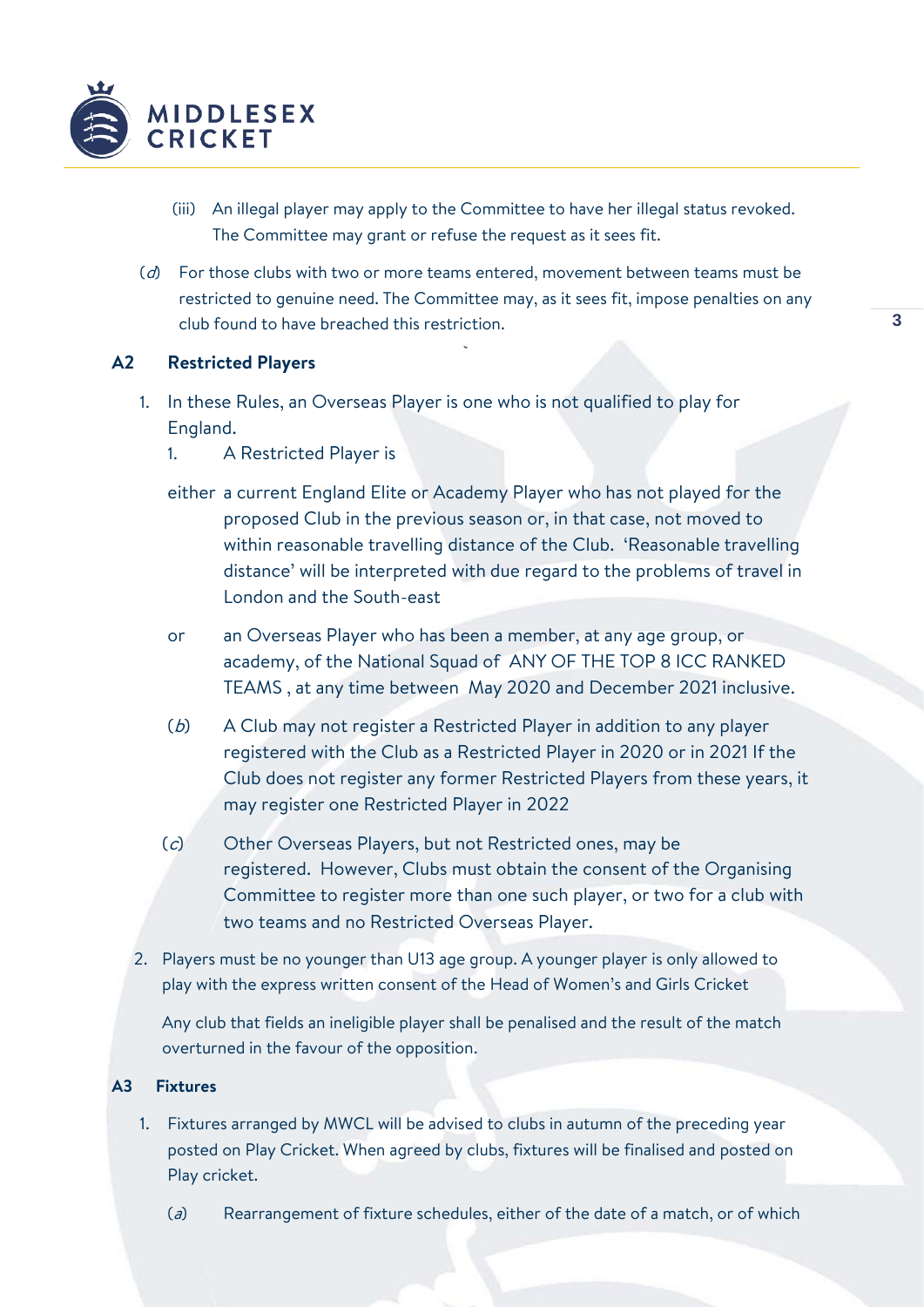

is the Home club, is permitted as long as all matches are completed not less than 48 hours before the final Matchday The Administrative Organiser must be notified by both clubs as soon as the rearrangement is made and in any case before the match actually takes place. They must be satisfied that any rearrangement is acceptable to both clubs.

(b) In addition to rearrangements prior to the scheduled date, No-result matches may be rearranged even if some play takes place. Rearrangement of matches in which one side defaulted is not permitted.

### **A4 Umpires and Scorers**

- $(a)$  MWCL will appoint a qualified panel umpire for each match
- (b) Each home club must appoint someone to umpire the match throughout. A succession of players from the batting side is not acceptable.
- (c) (i) The umpire should if at all possible have some level of qualification.

(ii) The person appointed should be of as high a level of competence as the club can obtain and should be adequately competent to umpire.

- (d) Failure to appoint an home umpire will incur
	- (i)  $1<sup>st</sup>$  occasion a warning
	- (ii)  $2<sup>nd</sup>$  occurrence 1 point deduction
	- (iii)  $3<sup>rd</sup>$  occurrence 3 point deduction
	- (iv) any subsequent occurrence 5 point deduction each time
- (e) Clubs must appoint an adequate scorer for the whole match. Appointed scorers need not be Qualified but any scorer must be capable of keeping an accurate record of play, and preferably score the match electronically Play-Cricket Scorer [app.] is the easiest way to digitally score and automatically uploads the scorecard t[o play-cricket.com](http://www.play-cricket.com/)
- (f) Failure to appoint a scorer will incur
	- (i)  $1<sup>st</sup>$  occasion a warning

(ii)  $2<sup>nd</sup>$  occurrence – 1 point deduction

- (iii)  $3^{rd}$  occurrence 3 point deduction
- (iv) any subsequent occurrence 5 point deduction each time

**Team Sheets:** each side must provide the umpire with a team sheet before the start of the match identifying any player who has not reached the age of 18 on the date of the match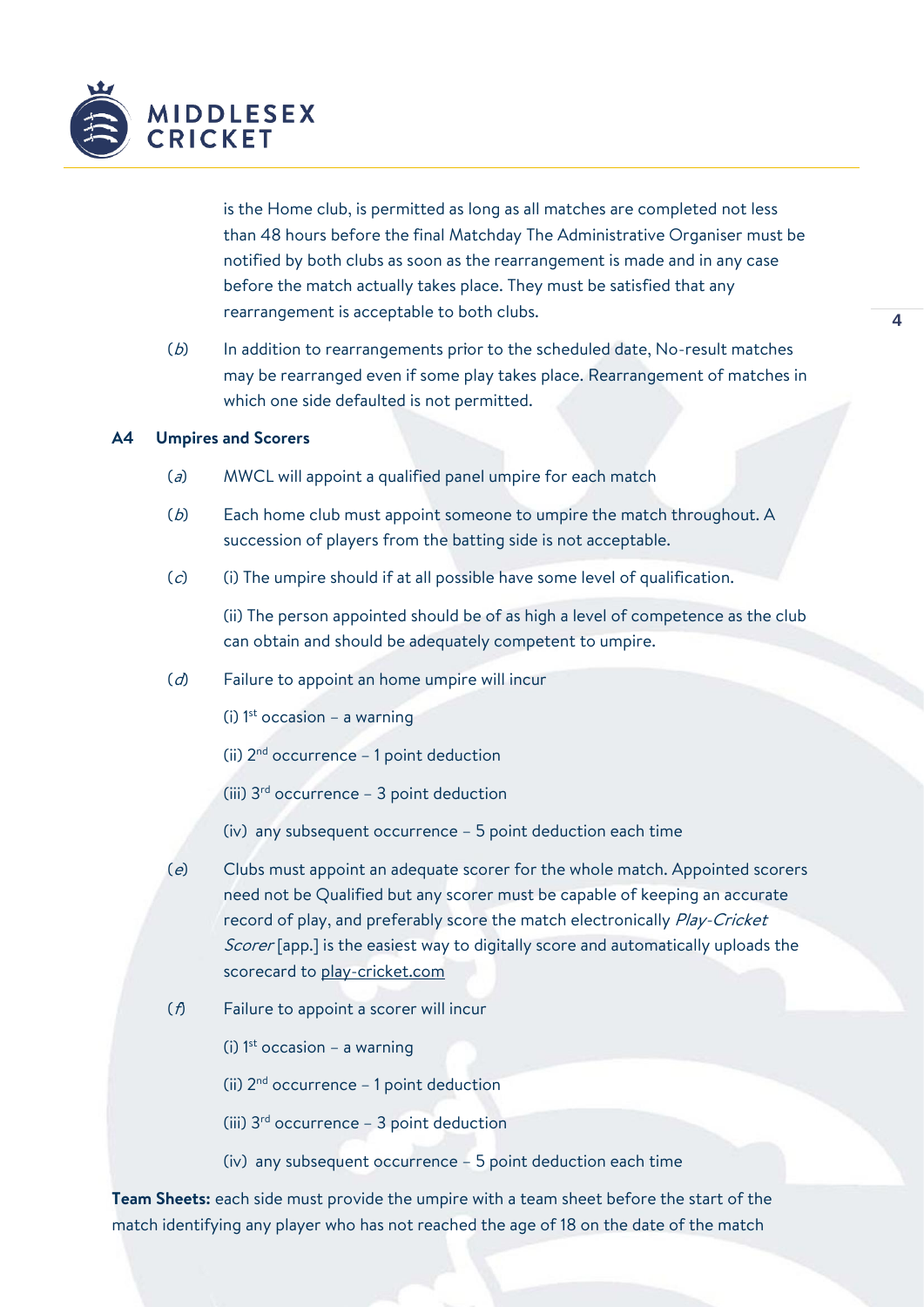

# **A5 Balls**

- 1. MWCL will provide each club with sufficient new balls for the season
- 2. A new ball will be used for each innings
- 3. Every home club will provide two new balls for each game.
- 4. Each Club must provide at least one used ball in reasonable condition, in case a replacement is needed during play.

## **A6 Notification of results**

- 1. All results must be recorded on Play-Cricket
- (a) HOME team is to add the results by 9.30pm on the day of the match
- (b) HOME teams responsible for entering the full scorecard on Play Cricket within 48 hours of the match
- (c) AWAY teams responsible for checking the scorecard on Play Cricket within 72 hours of the match
- (d) ALL Players are to be identified. There must be no 'Unsures' on the scorecard
	- NOTE: Teams to sort out 'typos' between themselves. Any disputes to be notified to the Administrative organiser.

## **A7 Breaches of rules; disputes; grievances**

- 1. Except where a specific penalty is stated, breaches of the Rules, or of the Spirit of the Game, will be dealt with by the MWCL Organising Committee, who shall take such action as it considers appropriate. This action may include referring the complaint to the Rules Arbitration Panel. Any decision of the Committee or of the Panel will be binding.
- 2. If any club considers that the opposing side has acted unfairly by breaching either the letter or the spirit of any of the Rules, or has committed breaches of the Spirit of the Game, the aggrieved club must submit details of its complaint in writing to the Administrative Organiser within one week of the date on which the alleged unfair act took place.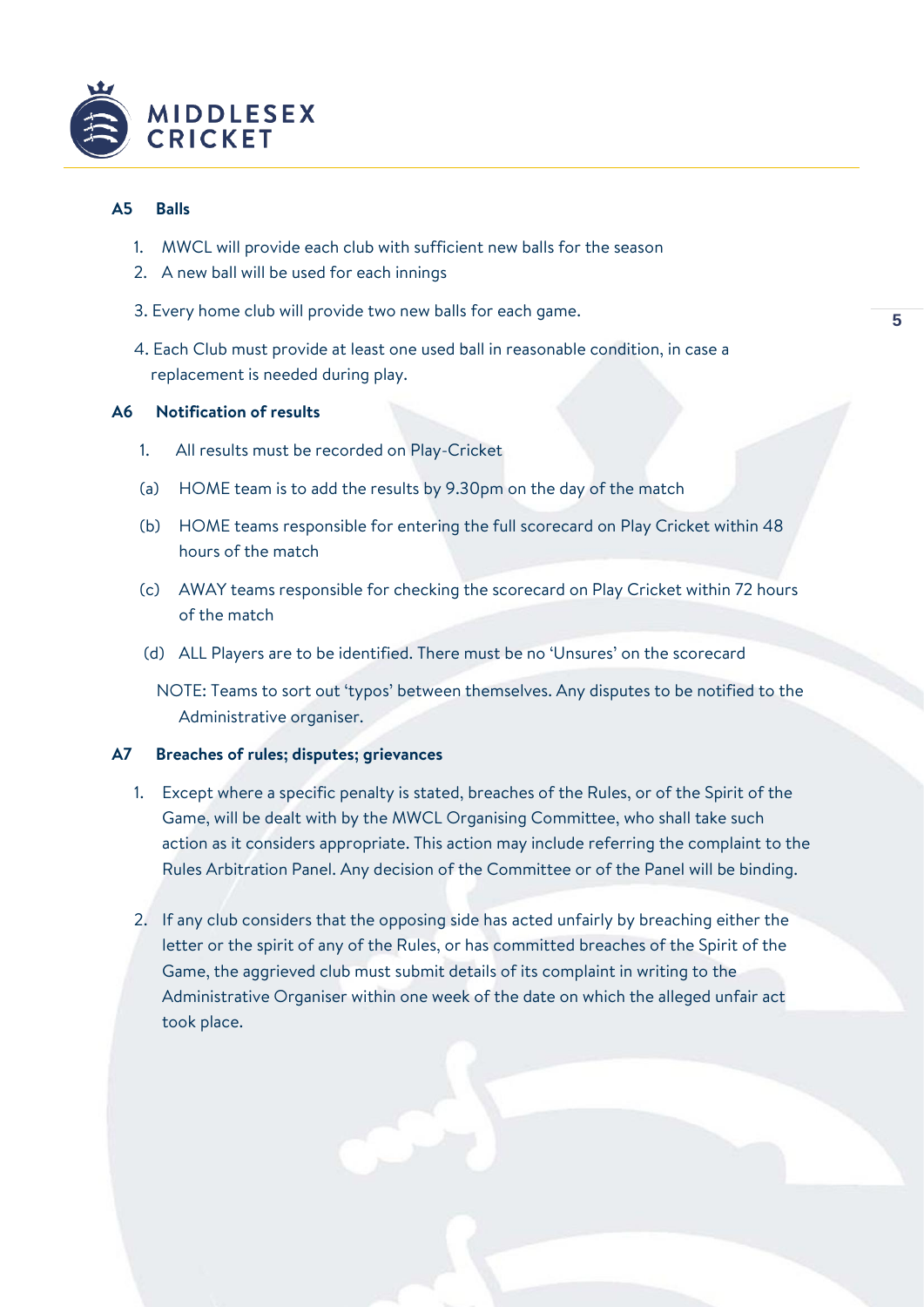

# **B – PLAYING CONDITIONS**

All players, team officials, club supporters and umpires shall be bound by the MCC Spirit of Cricket and the ECB Code of Conduct and the Laws of Cricket (2017 Code 2nd Edition – 2019) except where laid out in the following playing conditions

Throughout these Rules:

- 1. Side A will be the side batting first, side B will be the side batting second.
- 2. An underage player is one in any age group up to and including Under 19
- 3. A player's age group is her age on 31 August 2021

Duration of match is one innings per side limited to a maximum of forty overs. Suggested match start times for Sunday matches is 1pm. Clubs may agree to change this due to travel / ground availability. To constitute a match a minimum of ten overs per side must be bowled

## **B1 Number of balls in an over**

1. 6 legitimate balls must be bowled in each over, regardless of how many deliveries this takes.

# **B2 ECB Directives for young players**

- 1. ECB Directives on fast bowling, wearing of helmets and fielding distances are to be observed. In particular, an underage fast bowler's overs must not exceed the maximum for her age group, either as to length of spell or as to daily total. In addition, ECB directives on under age players in 'open age' matches – issued in detail to Clubs in Spring 2009 – are to be observed
	- (a) For this purpose, the list of nominated players given by each captain to the umpires before the toss must show the age group of any underage player.
	- (b) Captains are responsible for ensuring the accuracy of this information, and for handing the umpire a written teamsheet at the start of the match, clearly outlining all players U19.

#### **B3 Non-participants**

1. The on-field players are solely the batter at the wicket and the current fielders. Anyone else is a non-participant.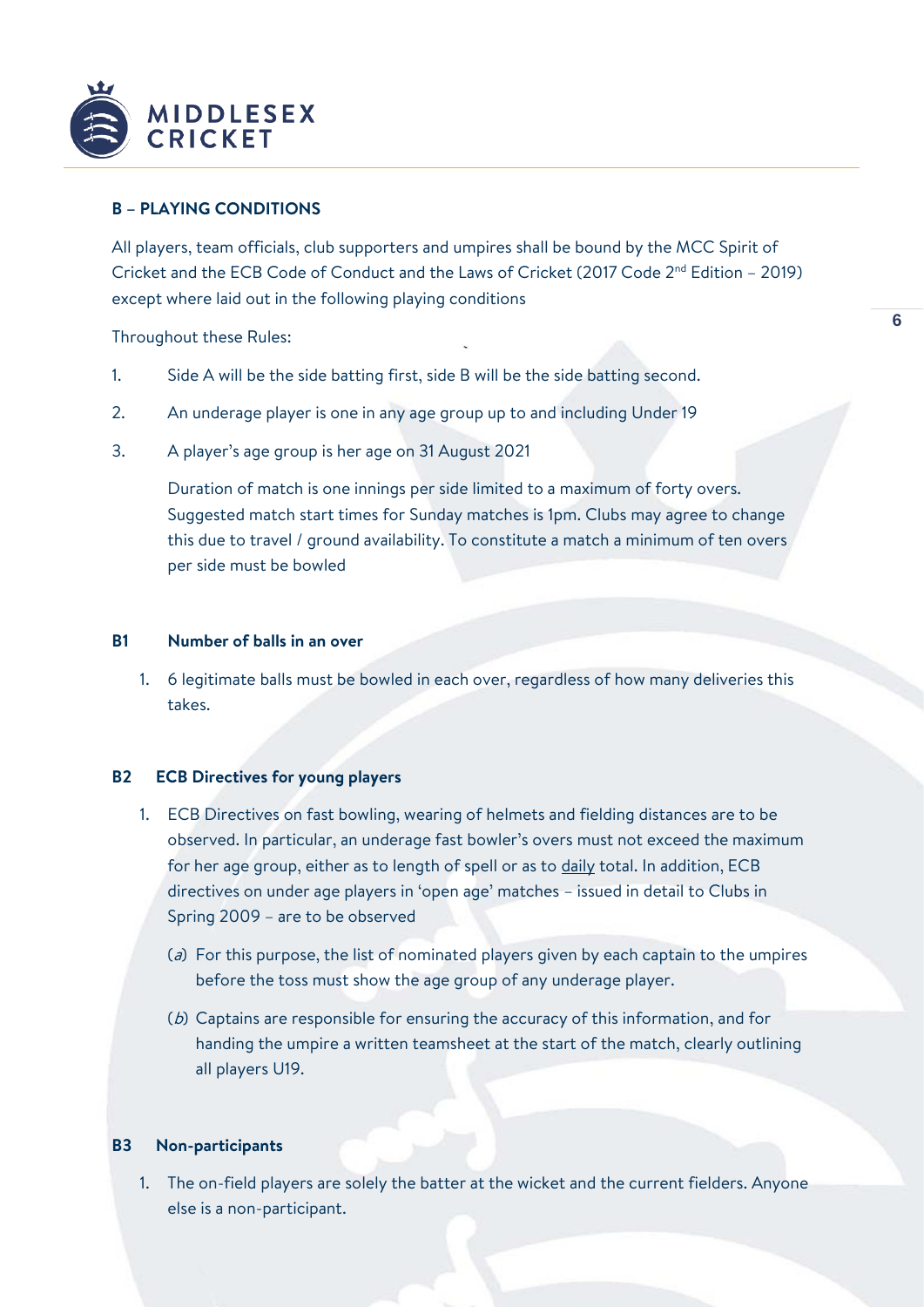

- 2. Once play has started in any session, then during that session (including any drinks interval),
	- ( $a$ ) no non-participant is allowed on the field of play, with the exception of
		- (i) the umpires.

(ii) a physio or other medical personnel (if need arises).

(iii) members of the batting side but only at a drinks interval.

(iv) ground staff, if the umpires require the creases to re-marked during the session.

(b) no non-participant (including the umpires) shall, in any way whatsoever, give tactical advice or coach any on-field player, either from inside or from outside the boundary.

#### **B4 Artificial pitches**

- 1. If the Home side's pitch is too wet for play, an artificial pitch (if available) may be used but only if before the day of the match, an official of the visiting team, having consulted her players, agrees to play the match on the artificial pitch, on the basis that
	- ( $a$ ) on the day of the match, the panel umpire, pronounces the outfield fit that is, not dangerous – for play
	- (b) satisfactory arrangements are agreed before the toss between the two captains and the umpires, on

(i) if a delivery by the bowler pitches on the edge of the concrete strip, or completely off it, it is recommended to call a No ball

(ii) the fact that batter cannot wear studs or spikes on the pitch, but may need them for safety in running between wickets off the pitch. Although to be avoided if at all possible, it may be necessary to allow batter to run between wickets on the very edge of the pitch. Umpires would have to be vigilant in seeing that 'the very edge of the pitch' was strictly observed.

(iii) any anomalies arising out of the use of spring-back stumps. For example if the ball hits them low down, it might move the stumps as a whole without dislodging a bail. If the spring-back stumps are not sufficiently secure to prevent this happening, it may be advisable to agree to dispense with bails and apply the Law on this basis.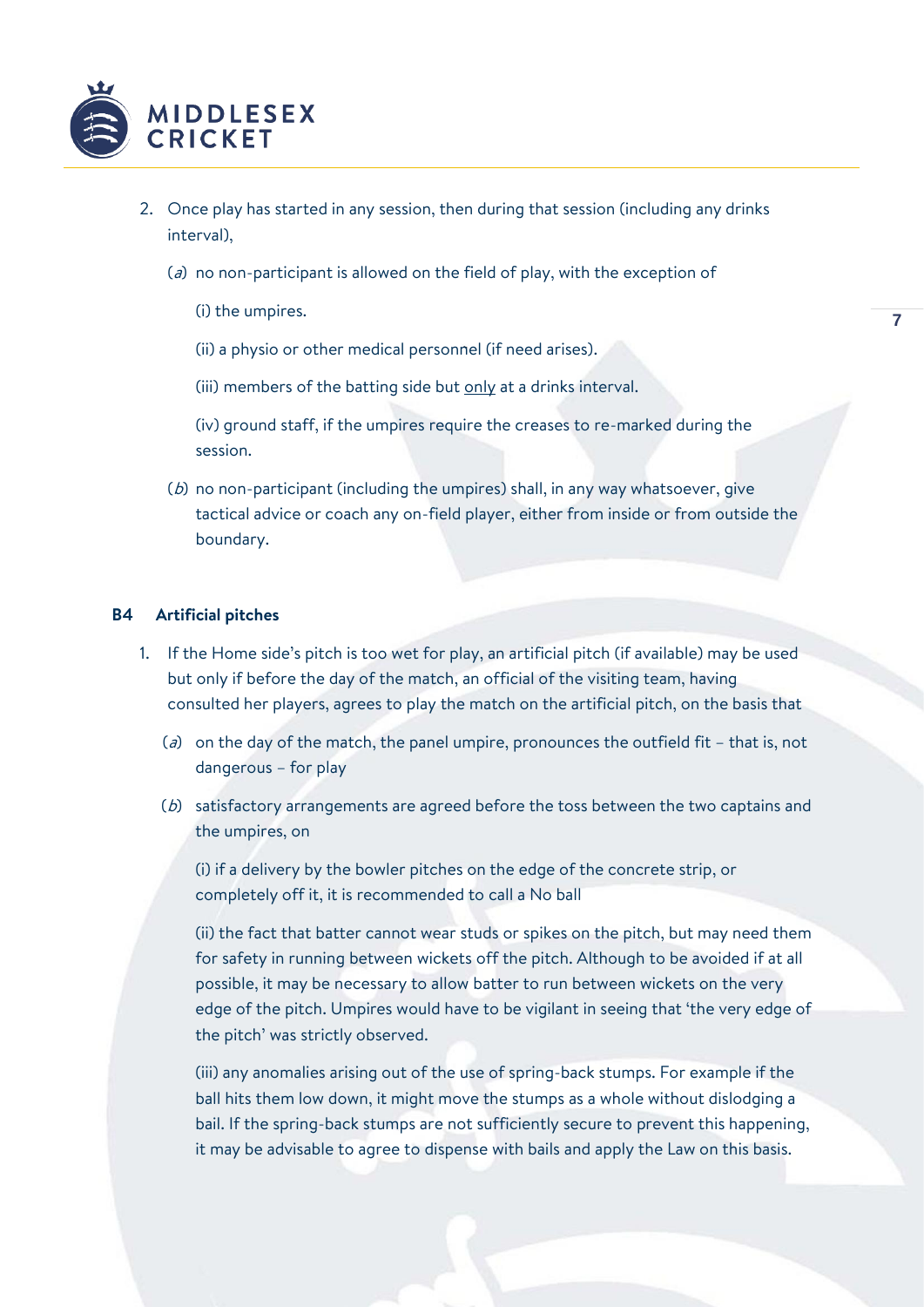

## **B5 Duration of matches**

1. Each side shall have one innings, consisting of at most the number of overs as set out in the schedule below. Time limits are of playing time, which does not include drinks etc.

|                      | MWCL F40    |  |
|----------------------|-------------|--|
| Advised start times  | $1-00$ p.m. |  |
| Number of overs      | 40          |  |
| Max overs per bowler |             |  |
|                      |             |  |

( $a$ ) Starting times shown in the schedule are advisory.

They may be adjusted, either by prior agreement between club secretaries (or appropriate official), or on the day of the match by agreement between the two captains. Early and late in the season teams rearranging the start time must allow for it getting dark earlier.

- (b) Rearrangement by captains on the day does not mean adjustment because of rain, bad light etc. That remains the responsibility of the umpires.
- (c) The number of overs set out in the schedule above is in each case a maximum. If adverse conditions of ground, weather or light, or exceptional circumstances interfere with the progress of play, the umpires have the power to reduce the number of overs from this maximum. If playing time is lost for other reasons, the overs shall not be reduced unless the umpires consider that the circumstances are sufficiently exceptional to warrant this.

In making such a reduction, the umpires should have regard to the prospects of play in view of the prevailing conditions, as well as to time lost. Umpires are reminded of their duty of care to allow play to continue in dangerous or unreasonable conditions and could mean severe penalties in the courts.

(d) Calculations should be based on how much playing time could reasonably be expected, having regard to the weather and light conditions, after the resumption of play. The number of overs that could be bowled in this time, taking an over rate of approximately 17 overs per hour, should be allocated so as to give the two sides equal overs as far as this is possible. One extra over may be considered as available, if necessary, to avoid half overs.

If the number of overs for an innings is reduced, a new time limit must be calculated as the time required at 17 overs per hour, rounded up to the next exact five minutes.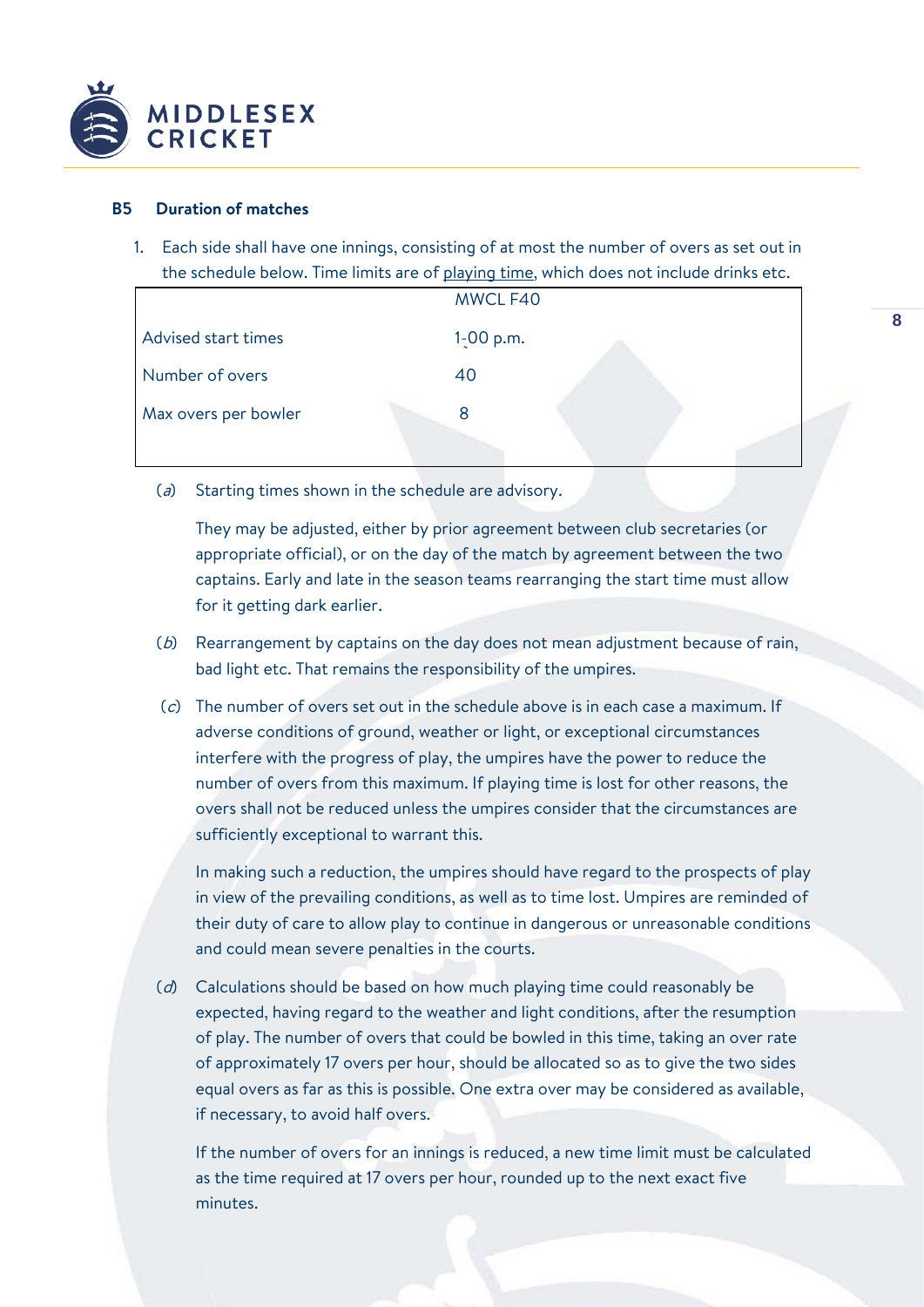

( $e$ ) The number of overs for side B is not to be reduced merely because side A has been dismissed in fewer than its allotted number of overs**.**

## **B6 Tea Interval**

- 1. There is to be a 30 minute break for tea, taken between innings unless this is impracticable. No allowance is to be made for the 10 minutes interval between innings
	- (a) If for any reason it is impracticable to take tea between innings, the umpires shall be responsible, with the agreement of both captains, for retiming the start of the interval.

If tea is not between innings, then the 10 minutes interval between innings will be taken.

- (b) In exceptional circumstances a longer tea interval may be agreed. In any case the agreement must be made, between captains and umpires, before the toss.
- $(c)$  Although the starting time for tea can be adjusted according to circumstances, the length of the tea interval, either the prescribed 30 minutes or the agreed revised length, cannot be altered after the toss, unless adverse conditions or exceptional circumstances cause loss of playing time.
- $(d)$  If adverse conditions or exceptional circumstances cause loss of playing time, the umpires, together with the captains, may alter both the starting time and the duration of the tea interval, providing that
	- (i) the tea interval is at least 30 minutes.
	- (ii) no tea interval is less than 20 minutes.
- (e) Any changes to the timing of the tea interval must have due regard to the catering arrangements.

## **B7 Drinks intervals**

- 1. One drinks interval per innings is permitted in an innings scheduled to be 20 overs or more.
	- ( $a$ ) The captains must agree before the toss whether they wish to have drinks. If agreed, the interval shall be after half the number of overs have been bowled. If the agreed number of overs is an odd number, purely for calculation purposes, add 1 to the agreed number, (without increasing the agreed number of overs) before dividing by 2.
	- (b) If, however, the umpires consider that very hot weather conditions warrant it, and both captains agree to it before the toss, a second drinks interval will be allowed in an innings of 36 overs or more. The two intervals should be after one-third and

**9**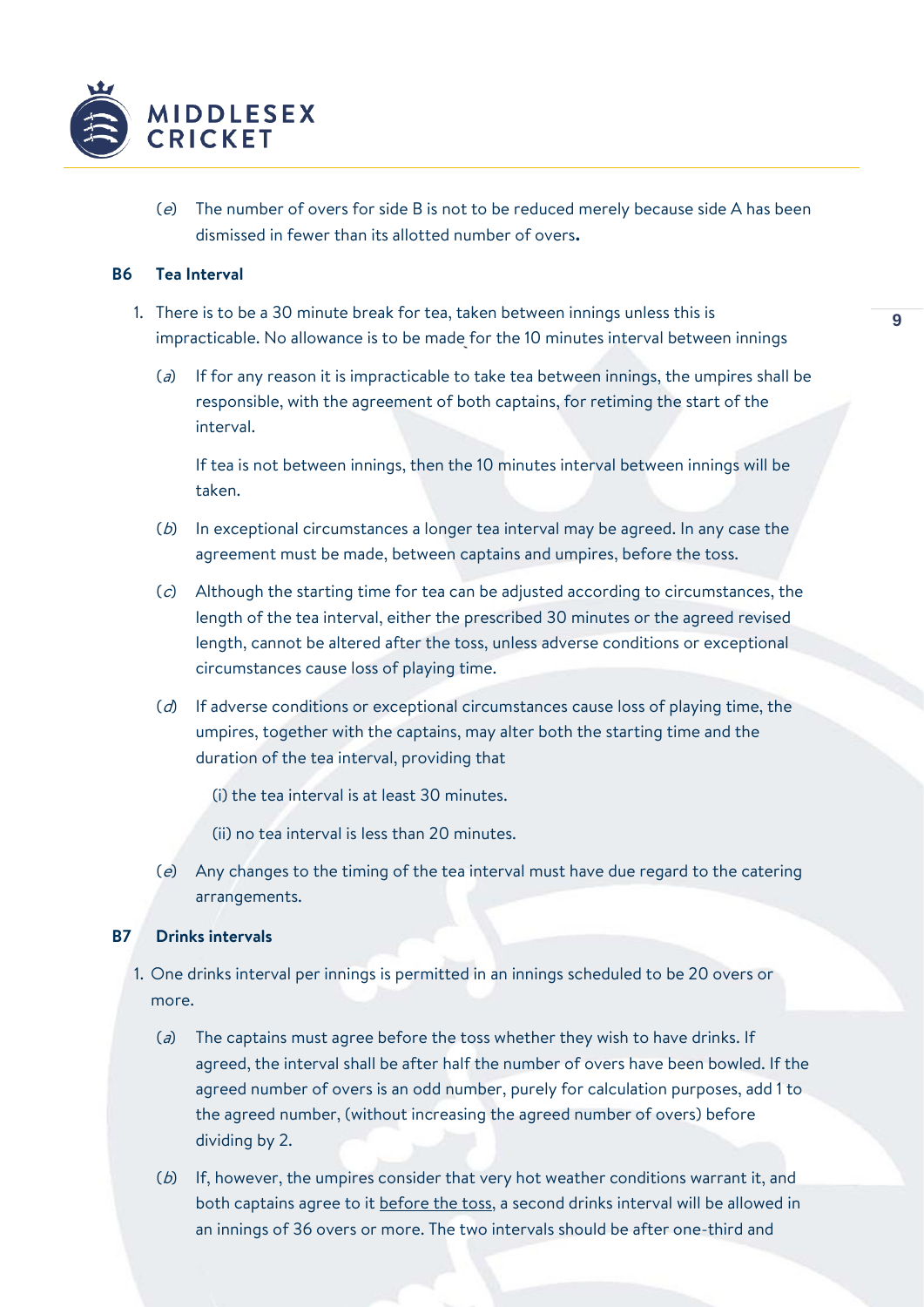

two-thirds of the overs, adjusted to the nearest whole number.

- (c) If a wicket falls during the over immediately prior to a drinks interval, drinks will be taken immediately.
- $(d)$  If an innings is interrupted before drinks have been taken, there shall be no drinks interval in that innings. However, in very hot weather, if at least 24 overs are scheduled for play after the interruption, the umpires and captains can arrange to take drinks halfway through the remaining session.

#### **B8 Balls**

1. The match balls and the used balls must be agreed by both captains and umpires before the toss and given into the charge of the umpires.

### **B9 Scoreboard**

1. In all matches, the batting side is responsible for seeing that the scoreboard is brought up to date at least at the end of every over. The necessary details of score, wickets and overs are to be ascertained from the scorers.

## **B10 Limitation of overs by any one bowler**

- 1. No bowler may bowl more than one-fifth of the amount of overs scheduled for the innings. However, in a delayed start, or interrupted match, where the overs are reduced for both sides, or for the side bowling second, no bowler may bowl more than one-fifth of the total overs allowed (unless such a number has been exceeded before the interruption), except that where the total overs are not divisible by five, an additional over shall be allowed to the minimum number of bowlers necessary to make up the balance - e.g. after 8 overs, rain interrupts play and the innings is reduced to 12 overs. Both opening bowlers have bowled 4 overs. Two bowlers can bowl 3 overs and three bowlers can bowl 2 overs. Bowlers 1 and 2 have already exceeded this limit. They count as the two bowlers who were allowed the extra over (4 as opposed to 3) and so any other bowlers are limited to 2 overs.
- 2. In matches where there is no reduction of overs after the start of play, no bowler may bowl more than the appropriate fraction of the total number of overs for the innings. The appropriate fraction means one-fifth.
- 3. In addition to any other restrictions on bowlers in these Rules, no underage fast bowler shall be permitted to exceed the limits laid down for her age group in the ECB Directives, either as to overs in a day or overs in one spell.
- 4. In the following details and examples, remember that Side A batting first means side A bowling second and vice versa for side B.
- 5. If after any revision a bowler has already bowled the new maximum number, or more, she will not be allowed to bowl any further overs except, where applicable, to finish the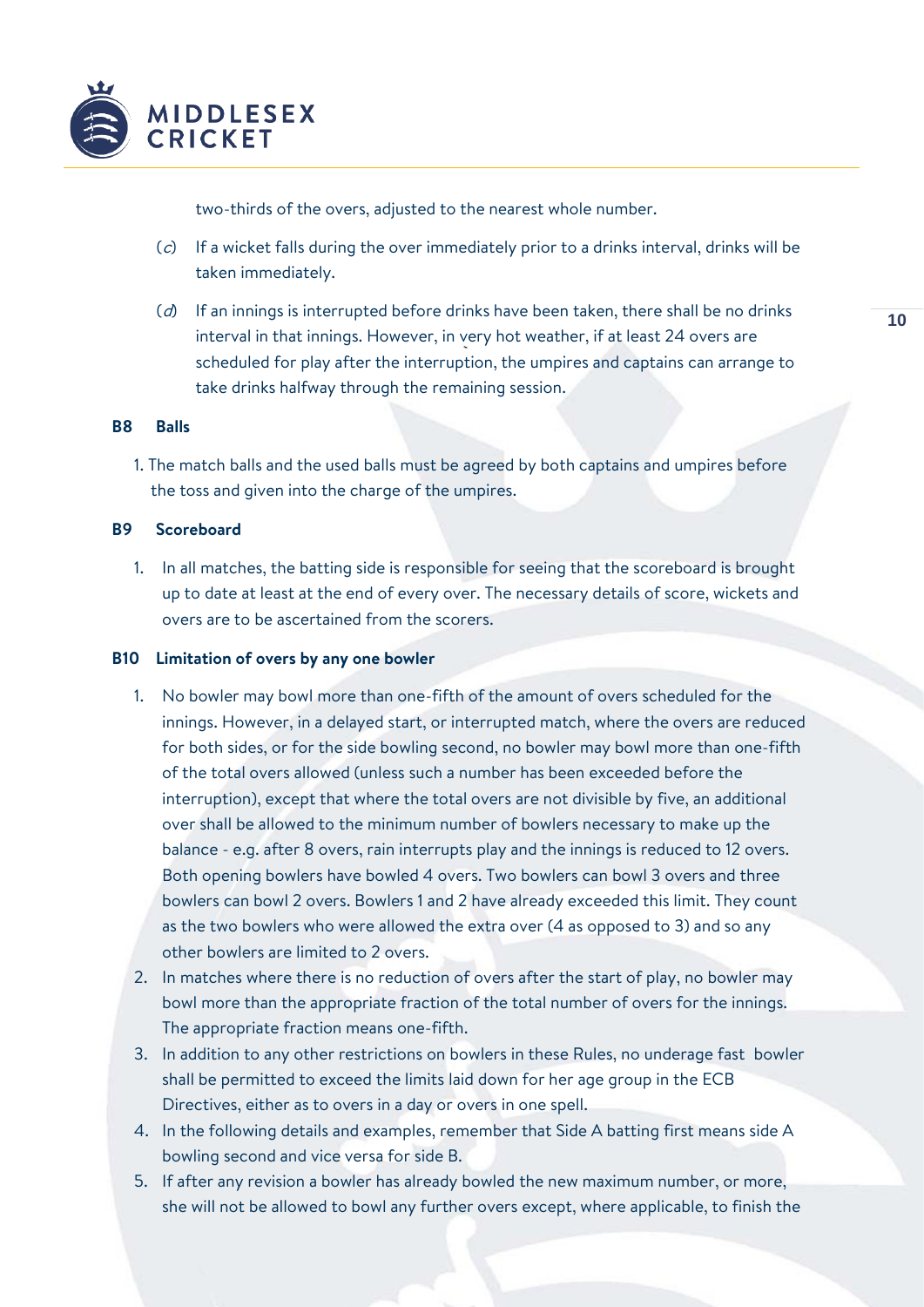

over she was bowling when the interruption occurred.

- 6. In any revision of overs, the new limit for any bowler must always be a whole number.
	- (a) If any revision of the total number of overs for an innings, whether before the start of the match or during play, would mean a theoretical limit which was not a whole number then, for the smallest possible number of bowlers in the team, the limit shall be the next whole number above the calculated value. For remaining bowlers in that team it will be the next whole number below. This will apply, but will not be stated, in all the provisions below for allocating the number of overs.
	- (b) The right of the specified number of bowlers to bowl a fraction of an over above the theoretical limit will not be removed, even if using more bowlers makes it unnecessary.
- 7. For the first occasion that overs have to be reduced after the start of play:
	- (a) The reduction occurs after Side A has completed its innings
	- (b) With immediate effect, in the second innings each bowler will be limited to the appropriate fraction of the revised total, even if the second innings has begun. Any side A bowler who has already bowled the new maximum, or more than the new maximum, will not be allowed to bowl further overs except as in 3. (above)
	- $(c)$  The reduction occurs before the first innings is complete. Side A's overs will have to be reduced.

There are three situations. Examples are given for each of them.

- either (i) side A is allowed no more overs and B gets the same number as A has had. Side A (bowling second) is allowed to match, each to each, the number of overs for each bowler in the first innings. The matching is not obligatory, but the number for each bowler in the first innings is to be a maximum for the corresponding bowler in the second innings.
- Example: In a match (bowlers limited to one fifth of total) side A has received 33 overs at the interruption. Tea is taken during the interruption. On resumption it is expected that probably 2 hours more play will be possible. This is 34 overs.

Side A's innings stops now; side B is allocated 33 overs the same as A

A is allowed to match whatever side B bowlers had. For example, if side B's bowlers had 8, 7, 7, 6, 5, side A could also have 8, 7, 7, 6, 5. They are not obliged to have the same pattern but must not exceed each individual match. 7, 6, 5, 3, 3 would be permitted but 8, 7, 7, 5, 5 would not, since A's lowest number of overs must not exceed the 4 in side B's shortest spell.

or (ii) side A is allowed no more overs and B gets fewer overs than A had.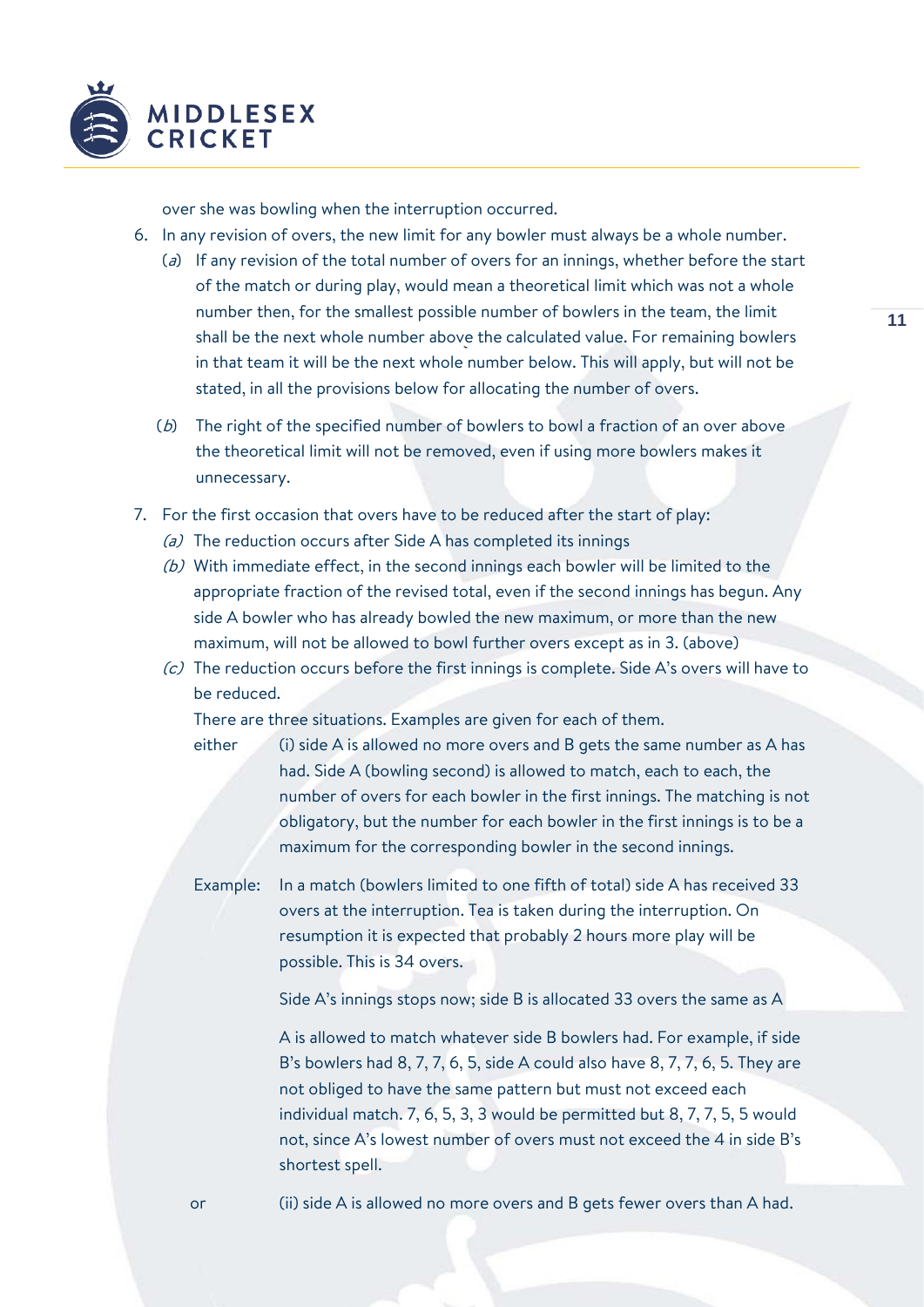

In this case each bowler in side A is limited to the appropriate fraction of the new total.

However, A will be allowed, if relevant, to use as few bowlers as side B has used. This will be achieved by adjusting the value of 'the appropriate fraction'.

Example: Stoppage after 33 overs; tea taken during interruption. Now, however, it is considered that only an hour and a half more play can be expected. This is 251/2 overs. Side A stops now; Side B is allocated 26 overs, i.e. fewer than A. Bowlers will be limited to one fifth of this, which is 51/5. One can bowl up to 6 overs; the rest are limited to 5.

> As an exception to this, the appropriate fraction for side A will be adjusted so as to permit side A to use as few bowlers as side B actually used. In the example above, if side B used only 4 bowlers (8, 8, 7, 7), A need use only 4, so the limit is calculated by making the appropriate fraction one quarter, instead of one fifth.

- or (iii) side A continues but with a reduced total. B has the same by definition. In this case, subsequent bowlers of both sides will, with immediate effect, be limited to the appropriate fraction of the revised total.
- 8. If the overs have to be revised again, then with immediate effect subsequent bowlers will be limited to the appropriate fraction of the revised total.
- 9. If a bowler is incapacitated or suspended during an over, another bowler must complete the over. Law 17.8 will apply – that is, the replacement bowler must not have bowled any part of the previous over, nor may she bowl any part of the following over. The two parts of the broken over itself will each count as a whole over insofar as` of the two bowlers' individual limits are concerned.

#### **B11 Wides**

- 1. Law 25 will apply, not the much closer definition used in top level one-day matches. As guidance:
	- ( $a$ ) a ball is not to be considered as 'passing wide of the striker' merely because it passes her on her leg side or on the leg side of the striker's wicket.
	- ( $b$ ) If, however, a ball pitches outside the line of the leg stump and moves further away to leg, this is to be considered as 'passing wide of the striker' unless she moves and brings it near enough 'to be able to play it with her bat (even if she does not do so) by means of a normal cricket stroke'.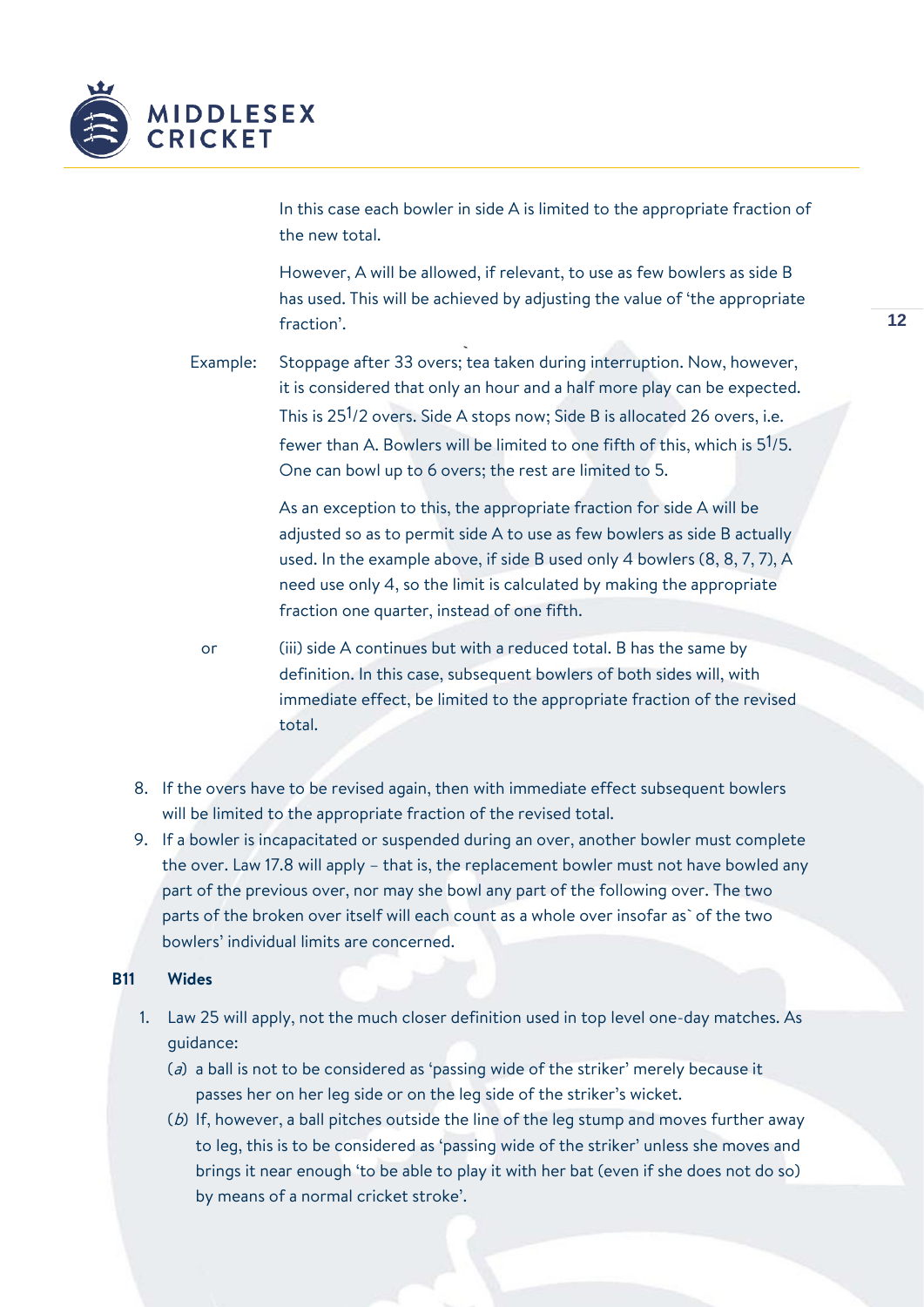

NOTE. A 'normal cricket stroke' is a recognised text book one. It is a stroke she can make comfortably that is appropriate to the game of cricket. For example she might be able to reach a ball directly over head, but hitting it with a bat would be more appropriate to tennis than to cricket. Just to be able to reach a ball with bat and arms fully outstretched is not 'comfortably'. Both fall within the definition of a Wide, but although the latter is indeed a Wide, unless the striker touches it, the former is to be a No ball, as decreed in Law 21.

# **B12 Free Hit after a no ball**

- 1. The delivery following any no ball shall be a free hit for whichever batsman is facing it.
- 2. If the delivery for the free hit is not a legitimate delivery (any kind of no ball), then the next legitimate delivery shall become the free hit for whichever batsman is facing it.
- 3. For any free hit, the striker can be dismissed only under the circumstances that apply for a no ball
- 4. Field changes are only permitted for free hit deliveries if the batter changed ends on the no ball delivery,
- 5. The umpire shall signal a free hit by (after the normal no ball signal) extending one arm straight upwards and moving it in a circular motion.

# **B13 Restrictions on the Placement of Fielders**

- 1. At the instant of delivery, there may not be more than 5 fielders on the leg side. Two semi-circles shall be drawn on the field of play. The semi-circles shall have as their centre the middle stump at either end of the pitch. The radius of each of the semicircles shall be 25.15 yards (23 metres). The semi-circles shall be linked by two parallel straight lines drawn on the field. The fielding restriction areas should be marked by continuous painted white lines or 'dots' at 5 yard (4.57 metres) intervals, each 'dot' to be covered by a white plastic or rubber (but not metal) disc measuring 7 inches (18 cm) in diameter. At the instant of delivery: (a) Powerplay – no more than two fielders shall be permitted outside this fielding restriction area. In an innings of 40 overs, these are overs 1 to 8 inclusive. (b) During non-Powerplay Overs, no more than four fielders shall be permitted outside the fielding restriction area.
- 2. In circumstances when the number of overs of the batting team is reduced, the number of Powerplay Overs shall be reduced in accordance with the table below. For the sake of clarity, it should be noted that the table shall apply to both the 1st and 2nd innings of the match.

In circumstances when the number of overs of the batting team is reduced, the number of Powerplay Overs shall be reduced in accordance with the table below. For the sake of clarity, it should be noted that the table shall apply to both the 1st and 2nd innings of the match.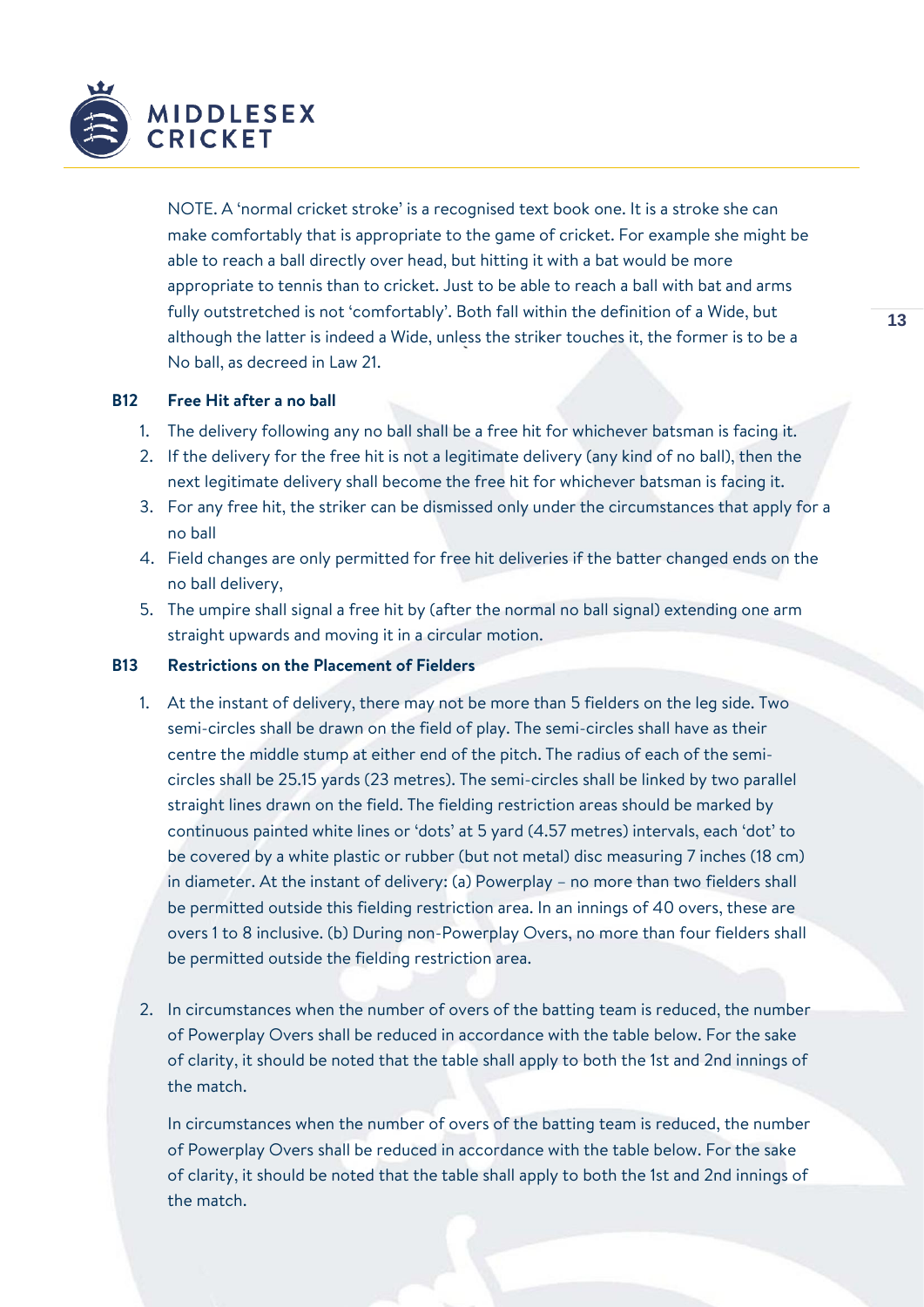

## Innings Duration Powerplay

| $10 - 12$ | 2 |
|-----------|---|
| $13 - 17$ | 3 |
| $18 - 22$ | 4 |
| $23 - 27$ | 5 |
| $28 - 32$ | 6 |
| $33 - 37$ | 7 |
| $38 - 39$ | 8 |

If following an interruption, on resumption the total number of Powerplay Overs for the innings has already been exceeded, then there will be no further Powerplay deliveries bowled in the innings. Note that this is the only circumstance under which the Powerplay status can be changed during an over. Illustrations above a 40 over innings is interrupted after 7.3 overs, and on resumption has been reduced to 28 overs. Powerplay overs are 6 and have already been completed. Non-Powerplay restrictions take effect immediately and do not need to wait until the end of the over.

## **B14 Special conditions**

- 1. A captain may not declare her side's innings closed.
- 2. The (imaginary) lines bounding the protected area will be 4 feet in front of each popping crease, rather than 5 feet.
- 3. A substitute may act as wicketkeeper if the umpires are satisfied that the opposing captain has freely given her consent.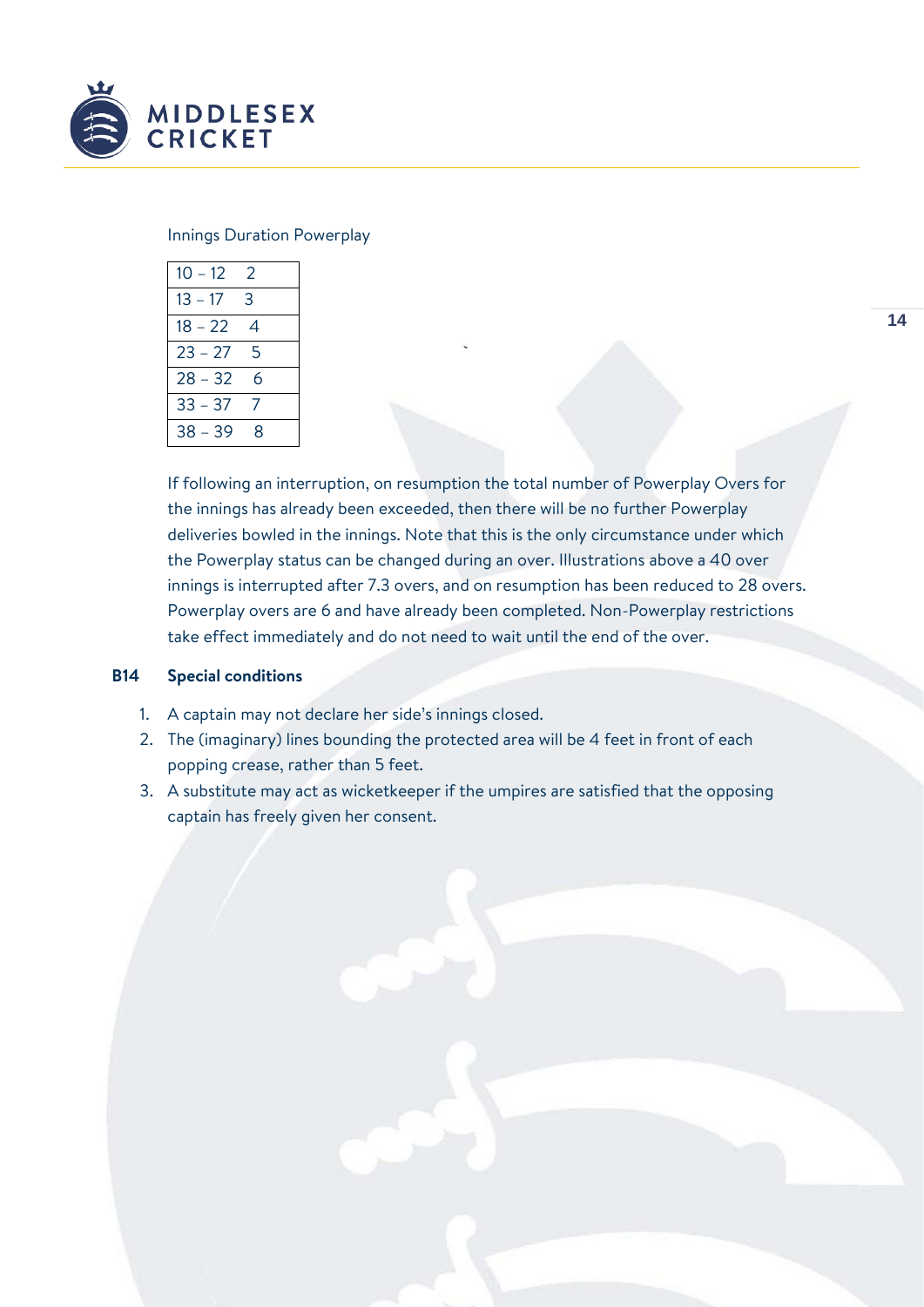

## **B15 Result**

1. For a valid result

In the MWCL F40, each side must bat for 10 overs or more, unless one side is all out in fewer than 10 overs, or side B passes side A's score in fewer than 10 overs.

A match in which the prescribed minimum is not achieved, or in which there is no play at all, will be designated (unless a default) a No-result match.

- 2. For matches in which either there is no reduction of overs, or in which both sides are allocated the same reduced number of overs (at least 10 ) the side with the greater number of runs at the conclusion of both innings wins. If the scores are equal at the conclusion of both innings, the side having lost fewer wickets is regarded as having a Winning Draw, the other side as having a Losing Draw. The result is a Tie only if the number of runs is the same and the number of wickets is the same.
- 3. For matches in which side B is allocated fewer overs than were allocated to side A, the following will apply unless the reduction of overs was the result of slowness of play.

When side B's allocation of overs is made, a target score is also to be set. This will be the score side B has to beat. It will be the first innings score reduced in the same proportion that the overs have been reduced.

# Side B's target score - Side A's score x B's allocation of overs

#### A's allocation of overs

If this is a fractional number, B's target score is the nearest whole number, whether this is above or below. For an exact half, the number above is to be taken.

- $(a)$  If side B scores more than its target score, it has won.
- $(b)$  If side B is all out, or completes its allocation of overs, with a score less than its target score, side A has won.
- $(c)$  If at the conclusion of side B's allocation of overs, it has reached but not passed its target score, the result is a Tie.
- 4. For matches in which side B's innings is terminated prematurely that is, stopped before it has completed its allocation of overs. But when it has not made enough runs to win, and still has wickets left to fall, the following will apply.

For both sides a run rate per over is to be calculated, but not rounded up or down. This is

# Total runs scored

Exact numbers of overs actually faced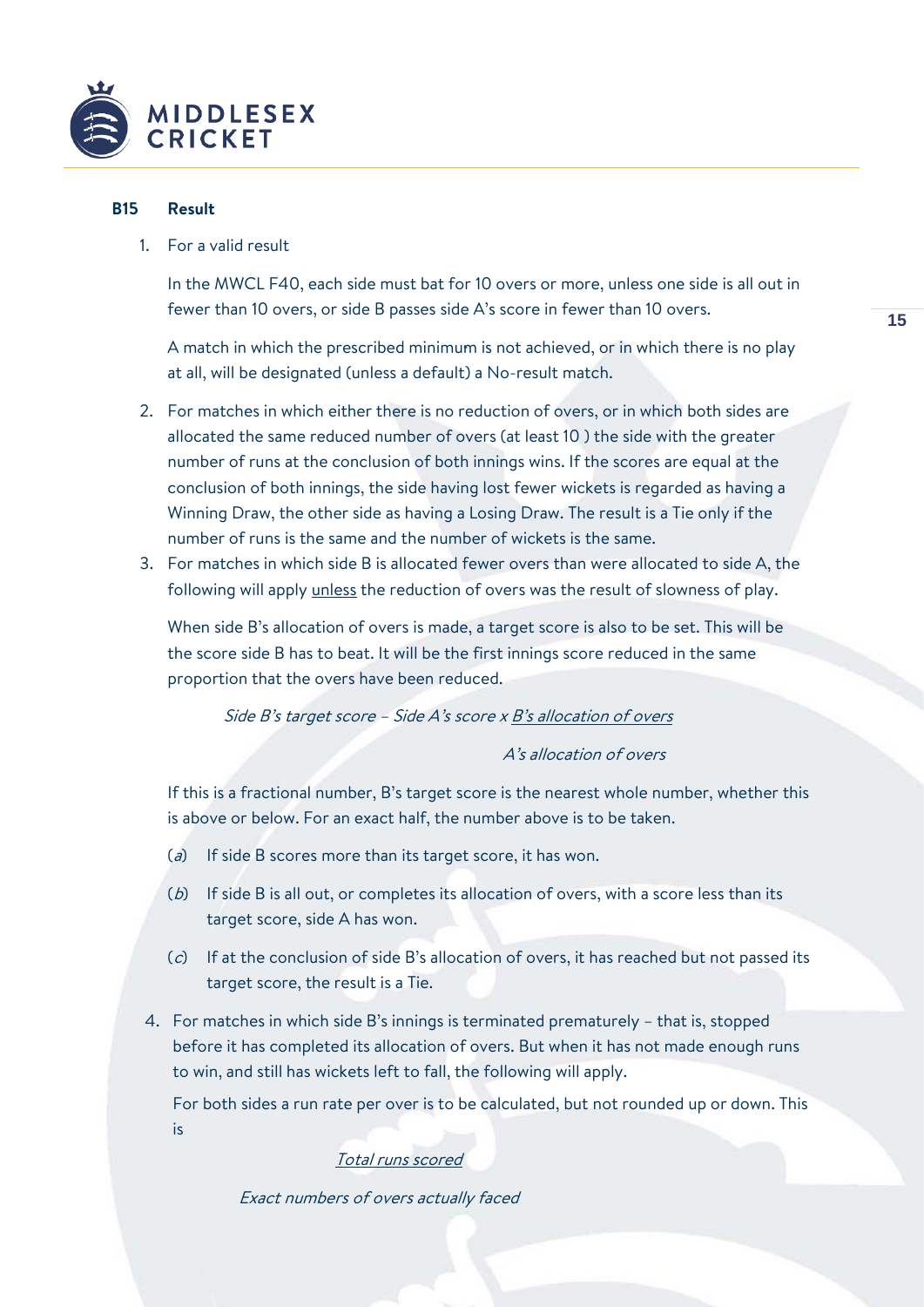

Whichever side has the greater run rate wins. If the run rates are equal, the result is a **Tie** 

NOTE that 'exact number of overs' means in decimal form. e.g. 4 overs and 3 balls is 4.5 overs

5. Summary of restrictions for young players

A player's age group is her age on 31 August in the preceding year i.e. 31 August 2021 for 2022 season.

No young player in the Under 15 age group or younger shall be allowed to field closer than 8 yards (7.3 metres) from the batsman's position on the popping crease on a middle stump line, except behind the wicket on the off side, until the batsman has played at the ball.

Requirement for helmet disappears on her 18th birthday but bowling restrictions apply until she is too old to be in the U19 age group

Any player under the age of 18 playing in the competition shall be bound by the ECB Safety Guidance on the Wearing of Cricket Helmets by Young Players (see section 19 of the current Non First Class Regulations and Playing Conditions).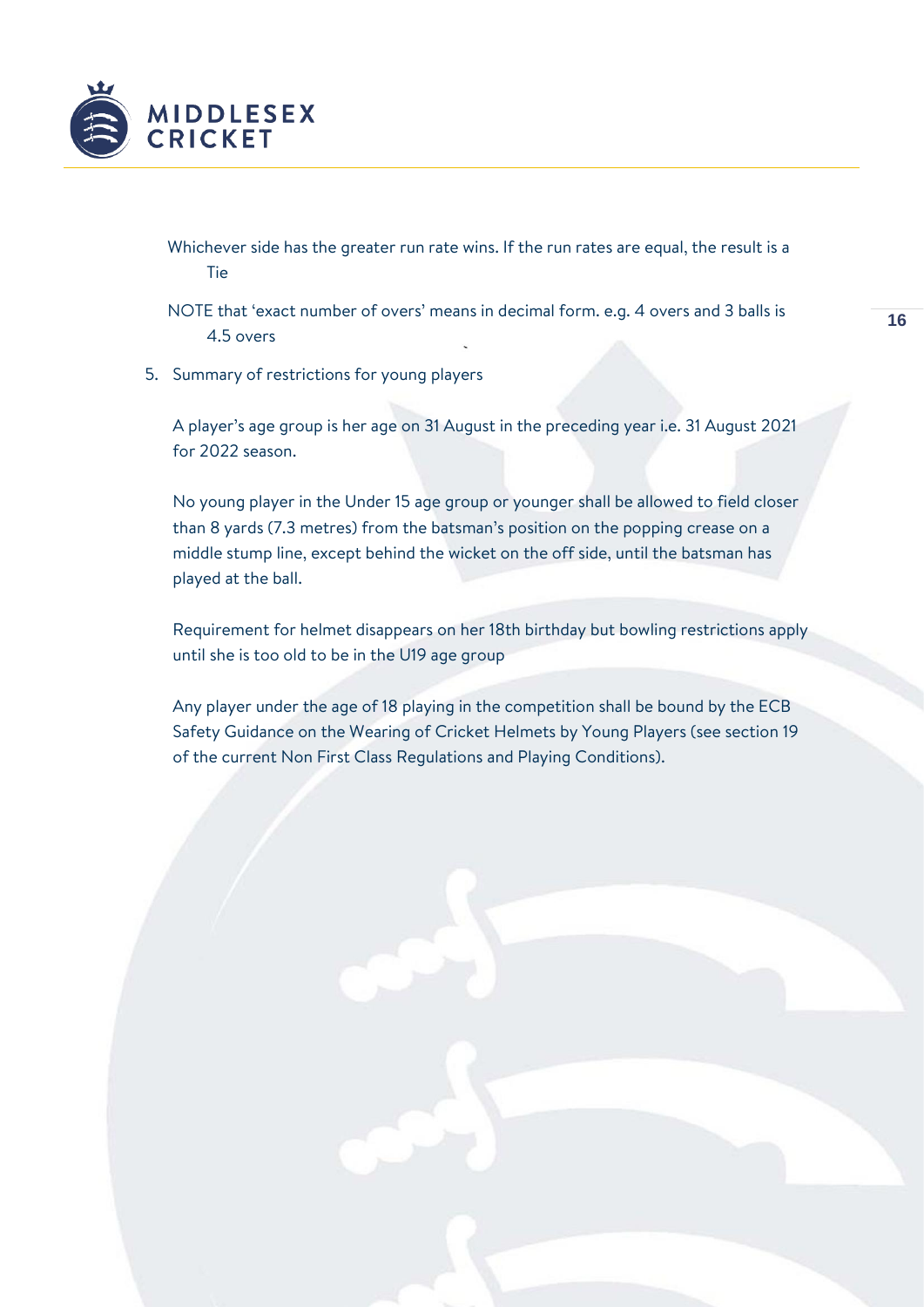

# **C – POINTS and RANKINGS 2021**

# **C1 Award of points**

- 1. For matches in which a valid result is achieved, points will be awarded as follows.
	- (a) Match points A Win: 12 points

A Tie: 6 points to each side.

| (b) Bonus points |  |
|------------------|--|
|                  |  |
|                  |  |

| Batting: | Run rate per over, rounded up or down to one decimal place.           |  |
|----------|-----------------------------------------------------------------------|--|
|          | Run rate per over is the number of runs scored divided by the         |  |
|          | exact number (in decimal form*) of overs faced. Batting points        |  |
|          | will be restricted to a maximum of 6.                                 |  |
|          | *For example, 4 overs and 1 ball is 4.17 overs, 2 balls 4.33, 3 balls |  |
|          | 4.5, 4 balls 4.67, 5 balls 4.83                                       |  |
| Bowling: | 0.5 point for each wicket taken. 5 points if the side is all out,     |  |
|          | even if there are fewer than 11 players in the side.                  |  |

### **C2 Fewer than 11 players**

- 1. For the purpose of awarding bowling bonus points, if a nominated player is not available to bat, or retires
	- (a) if it is because of illness or injury sustained during the match, this will not count as a dismissal.
	- (b) if it is for any other reason, it will count as a dismissal.
- 2. If a team consists of fewer than 11 players, then the opposing team will be awarded 5 bowling points if the whole side is dismissed.

## **C3 No-result matches**

No points will be awarded to either side for No-result matches**.**

### **C4 Teams withdrawing or defaulting**

1. If a team's opponents default, it will be awarded 20 points, and the match will be deemed played. Its defaulting opponents will, on every occasion, be deemed to have played the match (thus reducing its average points score) and be awarded no points. Additionally, for a first default 5 points will be deducted. For each subsequent default 5 points more than for the previous default will be deducted. So a team defaulting 3 times will therefore lose:  $5 + 10 + 15$  points - a total of 30 points.

A defaulting team must notify its opponents before 10 p.m. on the preceding Friday that it is unable to raise a team. If it fails to meet this deadline, the points fine for defaulting will be double what it otherwise would have been.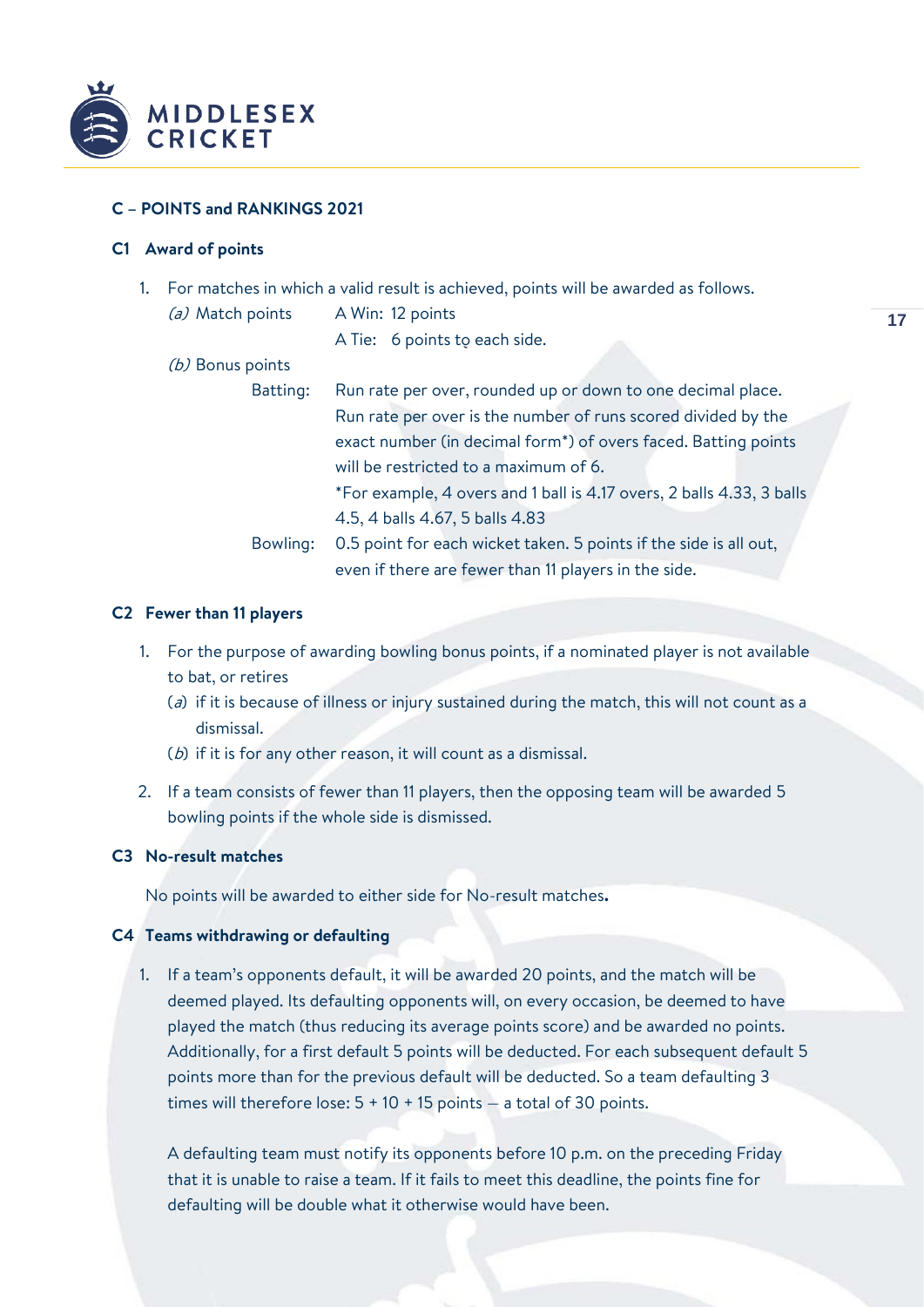

2. If a team withdraws from the Competition, all points gained from matches against that team shall be deleted from the records.

## **C5 Average points scores**

- 1. At any one moment during the Competition, a club's average points score  $(aps)$  is the total number of points gained at that date, divided by the number of matches played or deemed to have been played at that date.
- 2. If a No-result match is rearranged, the match as actually played will replace completely all aspects of the original fixture except any fines that may have been incurred.

# **C6 Ranking**

- 1. Clubs will be ranked by their average points scores
- 2. Equal rankings

If equal final average points scores mean that the clubs for promotion or relegation cannot be uniquely determined, then as many as are required of the following criteria, in the order in which they are stated, will be applied to tying clubs. In the calculations,

 $(i)$  the number of overs bowled or faced is to be the exact number in strict decimal form. For example, 4 overs and 3 balls is 4.5 overs

 $(i)$  calculations are to be taken to as many decimal places as necessary

- (a) A rate for each of the tying teams is to be calculated as 'total runs scored in all its matches' divided by 'total number of overs faced in all its matches'. A team with a higher rate will be placed above one with a lower rate.
- $(b)$  If this fails to distinguish between the teams, a rate for each team is to be calculated as 'total number of wickets it has taken in its matches' divided by 'total number of overs it has bowled in its matches' A team with a higher rate will be placed above one with a lower rate.
- (c) If the teams are still level, a rate for each team is to be calculated as 'total wickets it has lost in its matches' divided by 'total number of overs it has faced in its matches'. A team with a lower rate will be placed above one with a higher rate.
- (d) If the teams are still level, the Organising Committee of the MWCL shall apply what further criteria it sees fit.

# **C7 Promotion and relegation**

- 1. Clubs will be ranked by their final average points scores.
- 2. Entry to the playoffs will be determined by final rankings. Note, however, that the Organising Committee is empowered to vary the details below if circumstances require it.